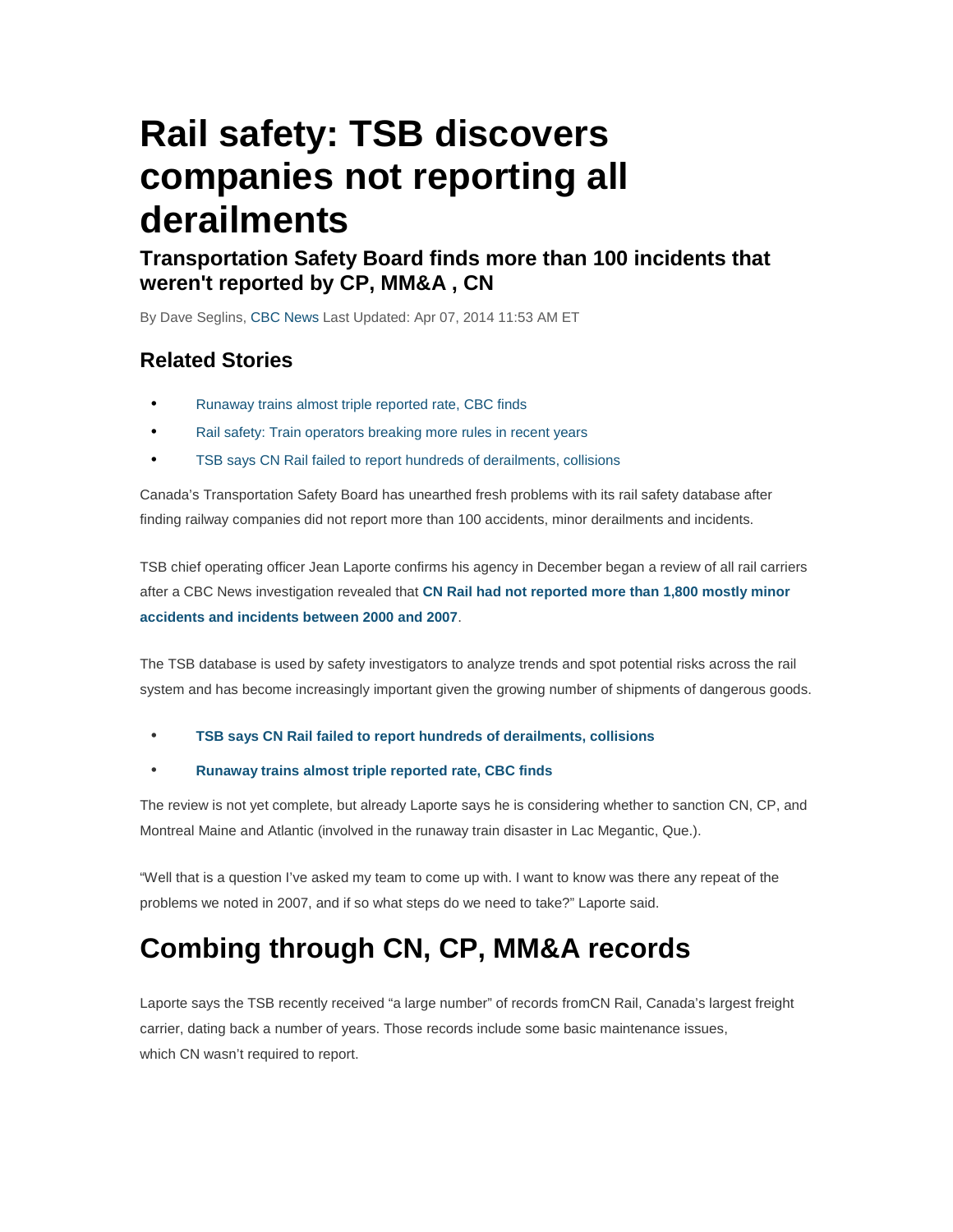However, Laporte says the materials also include some minor incidents or accidents which should have been reported to the TSB.

### **MM&A's unreported runaways**

- Four cars rolled uncontrolled damaging three switches in a Farnham, Que., rail yard on Sept. 3, 2011. No injuries or derailment.
- Four cars rolled 800 metres through a Farham, Que., rail yard through three crossover switches on Dec. 27, 2012. No injuries.

Source: TSB

"There's most likely some reportableoccurrences in that data set, yes," Laportesaid. "But how many, I can't tell you at this time because we haven't done that detailed review. We've received the data, taken a quick look, scheduled some meetings."

CN has long held there has been confusion and misunderstanding over TSBregulations and the kinds of incidents affecting "safe operation" of railways that need to be reported.

CN spokesman Mark Hallman told CBC News in an emailed statement that he welcomes explicit new rules coming into effect on July 1 that will require companies to notify authorities of all "uncontrolled runaways" and all derailments, even if only a single wheel leaves the track.

### **CP Rail reveals 150 occurrences**

The TSB grew concerned about CP Rail in early 2013 after noting the company changed how it was reporting accidents. Laporte says CPstopped notifying the TSB from one central office and began leaving it up to various regional offices to decide when to call in problems.

"CP subsequently conducted a review, and they came back and reported to us an additional 150 data records," Laporte said. "We've reviewed those records and most of those were reportable occurrences, although very minor. They were added to our database."

CP Rail in an email to CBC states these were "one-time ... inadvertent reporting gaps" stemming from changes within the company and that problem events have now all been duly reported and reconciled within the TSB's rail safety database.

## **MM&A had previous runaways**

The TSB has also combed through the records of MM&A railway, as part of its investigation into the deadly Lac Megantic derailment which killed 47 people. Investigators have determined the company failed to